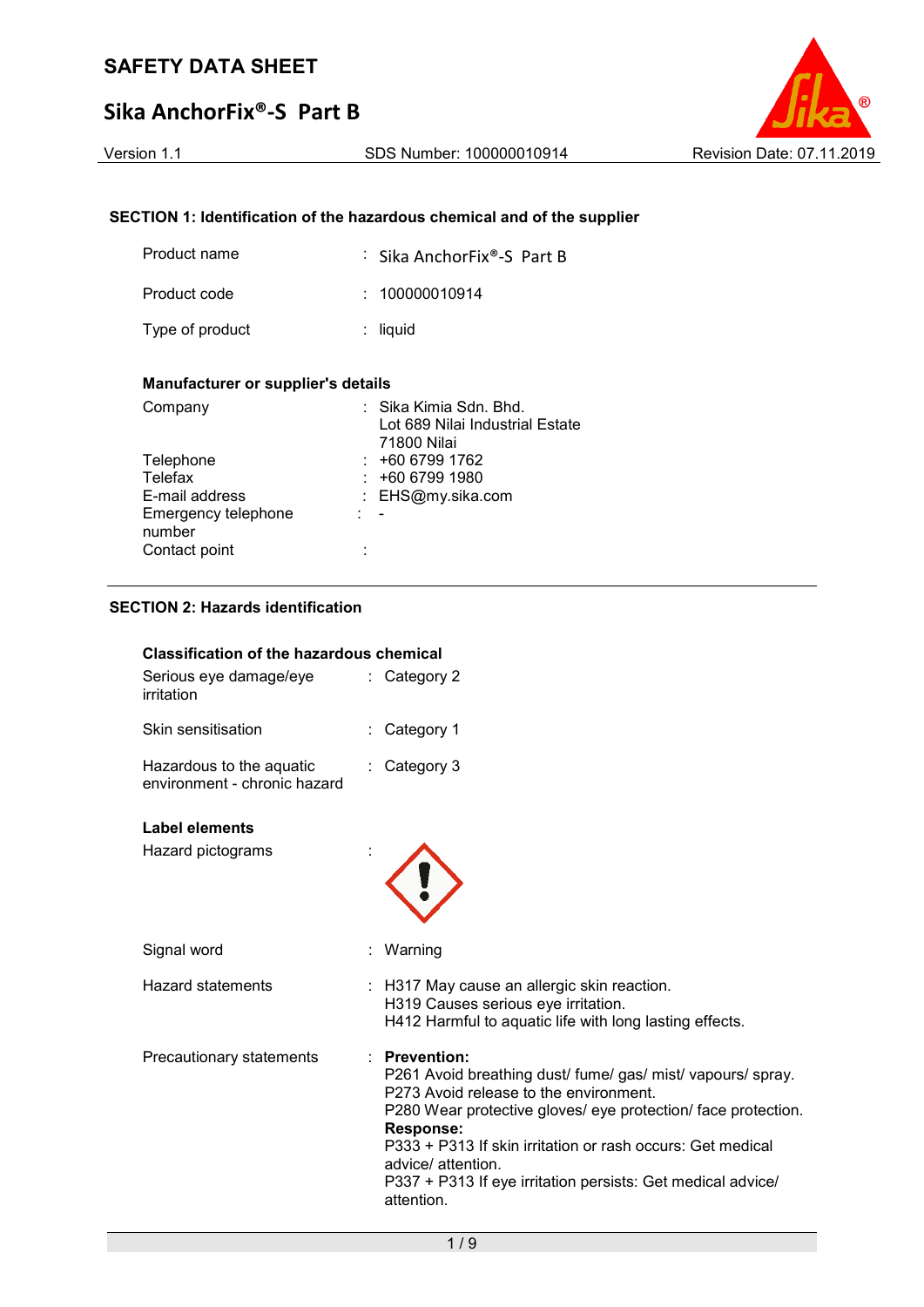Version 1.1 SDS Number: 100000010914 Revision Date: 07.11.2019

P363 Wash contaminated clothing before reuse.

## **Other hazards which do not result in classification** None known.

## **SECTION 3: Composition and information of the ingredients of the hazardous chemical**

Substance / Mixture : Mixture

### **Hazardous components**

| Chemical name                | CAS-No.     | Concentration (%) |
|------------------------------|-------------|-------------------|
| glycerol                     | 56-81-5     | $>= 30 - 560$     |
| dibenzoyl peroxide           | 94-36-0     | $>= 10 - 530$     |
| i Benzoic acid isononvlester | 670241-72-2 | $>= 5 - 5 10$     |

### **SECTION 4: First aid measures**

| General advice                                                    | : Move out of dangerous area.<br>Consult a physician.<br>Show this safety data sheet to the doctor in attendance.                                                                                                                                      |
|-------------------------------------------------------------------|--------------------------------------------------------------------------------------------------------------------------------------------------------------------------------------------------------------------------------------------------------|
| If inhaled                                                        | : Move to fresh air.<br>Consult a physician after significant exposure.                                                                                                                                                                                |
| In case of skin contact                                           | : Take off contaminated clothing and shoes immediately.<br>Wash off with soap and plenty of water.<br>If symptoms persist, call a physician.                                                                                                           |
| In case of eye contact                                            | : Immediately flush eye(s) with plenty of water.<br>Remove contact lenses.<br>Keep eye wide open while rinsing.<br>If eye irritation persists, consult a specialist.                                                                                   |
| If swallowed                                                      | : Clean mouth with water and drink afterwards plenty of water.<br>Do not give milk or alcoholic beverages.<br>Never give anything by mouth to an unconscious person.<br>Obtain medical attention.                                                      |
| Most important symptoms<br>and effects, both acute and<br>delayed | : irritant effects<br>sensitising effects<br>Allergic reactions<br>Excessive lachrymation<br>See Section 11 for more detailed information on health effects<br>and symptoms.<br>May cause an allergic skin reaction.<br>Causes serious eye irritation. |
| Notes to physician                                                | : Treat symptomatically.                                                                                                                                                                                                                               |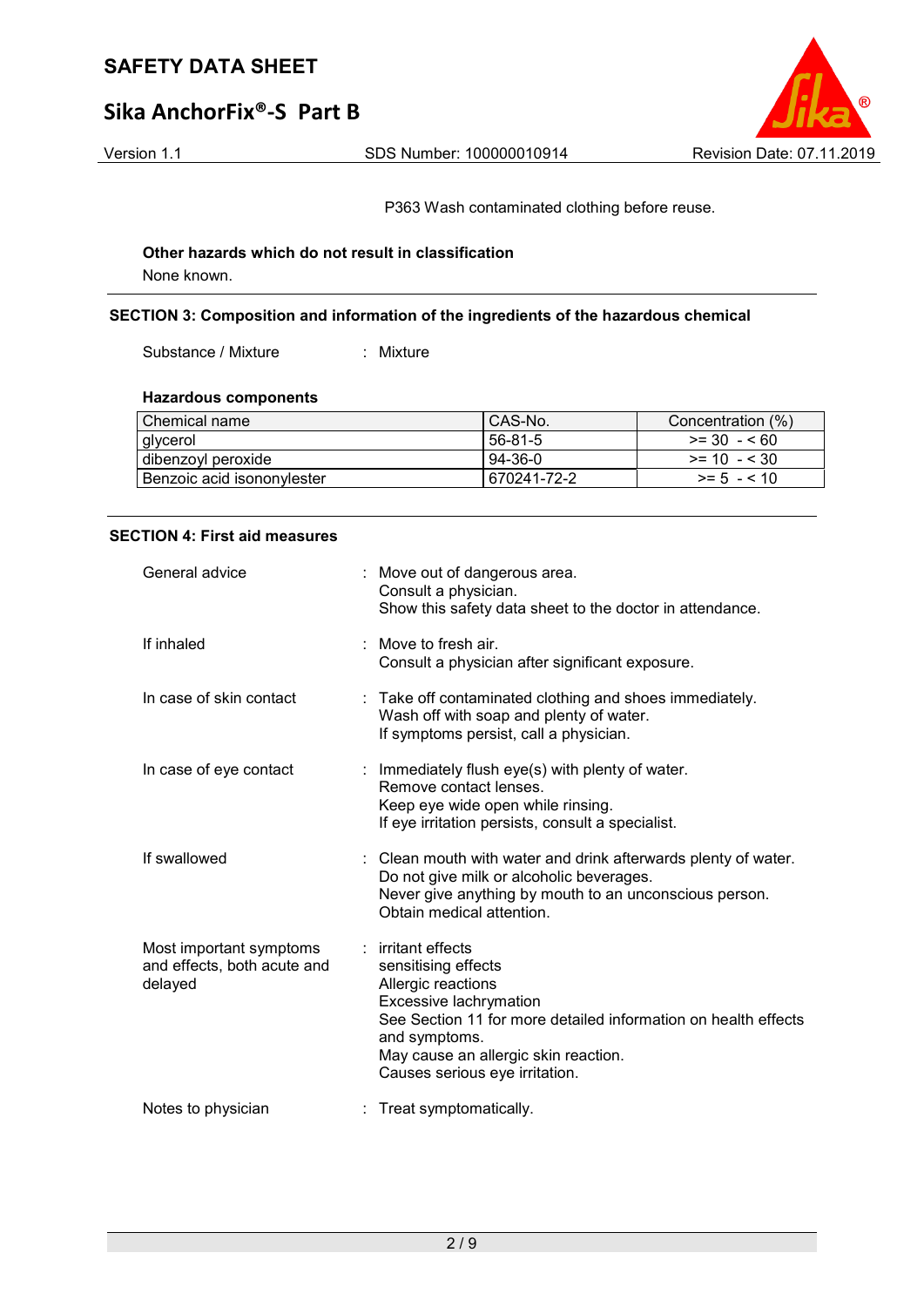# **Sika AnchorFix®-S Part B**



## **SECTION 5: Firefighting measures**

# **Extinguishing media**

| Suitable extinguishing media                      | : Use extinguishing measures that are appropriate to local<br>circumstances and the surrounding environment.                                                                                                                    |
|---------------------------------------------------|---------------------------------------------------------------------------------------------------------------------------------------------------------------------------------------------------------------------------------|
| Physicochemical hazards arising from the chemical |                                                                                                                                                                                                                                 |
| Specific hazards during<br>firefighting           | : Do not allow run-off from fire fighting to enter drains or water<br>courses.                                                                                                                                                  |
| Hazardous combustion<br>products                  | : No hazardous combustion products are known                                                                                                                                                                                    |
|                                                   | Special protective equipment and precautions for fire-fighters                                                                                                                                                                  |
| for firefighters                                  | Special protective equipment : In the event of fire, wear self-contained breathing apparatus.                                                                                                                                   |
| Specific extinguishing<br>methods                 | : Collect contaminated fire extinguishing water separately. This<br>must not be discharged into drains.<br>Fire residues and contaminated fire extinguishing water must<br>be disposed of in accordance with local regulations. |

## **SECTION 6: Accidental release measures**

| Personal precautions,<br>protective equipment and<br>emergency procedures | : Use personal protective equipment.<br>Deny access to unprotected persons.                                                                                      |
|---------------------------------------------------------------------------|------------------------------------------------------------------------------------------------------------------------------------------------------------------|
| Environmental precautions                                                 | : Do not flush into surface water or sanitary sewer system.<br>If the product contaminates rivers and lakes or drains inform<br>respective authorities.          |
| Methods and materials for<br>containment and cleaning up                  | : Soak up with inert absorbent material (e.g. sand, silica gel,<br>acid binder, universal binder, sawdust).<br>Keep in suitable, closed containers for disposal. |

## **SECTION 7: Handling and storage**

| <b>Handling</b> |  |
|-----------------|--|
|-----------------|--|

| <b>Precautions for safe handling</b>               |                                                                                                                                                                                                                 |
|----------------------------------------------------|-----------------------------------------------------------------------------------------------------------------------------------------------------------------------------------------------------------------|
| Advice on protection against<br>fire and explosion | : Normal measures for preventive fire protection.                                                                                                                                                               |
| Advice on safe handling                            | : Do not breathe vapours or spray mist.<br>Avoid exceeding the given occupational exposure limits (see<br>section 8).<br>Do not get in eyes, on skin, or on clothing.<br>For personal protection see section 8. |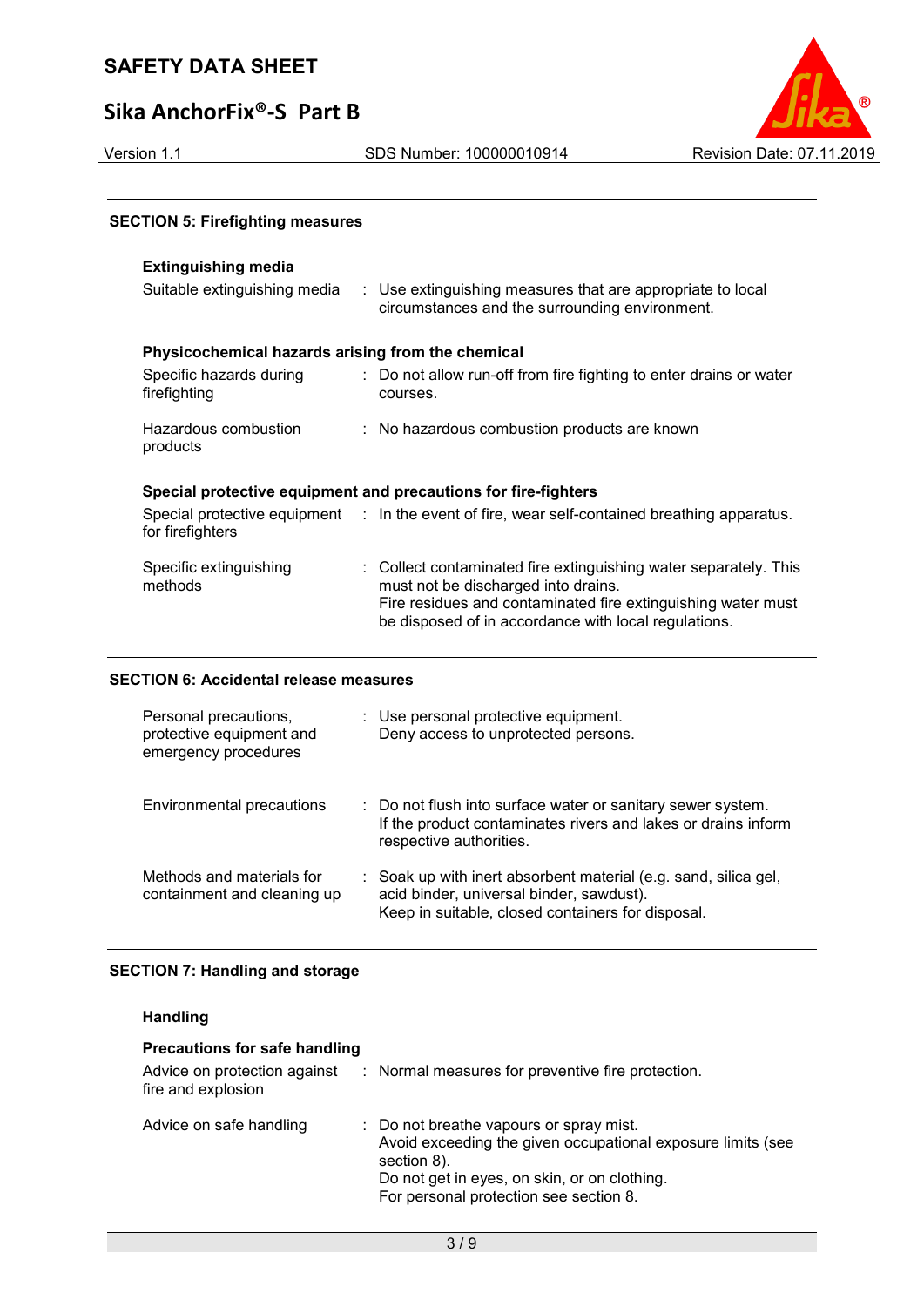

| Version 1.1                 | SDS Number: 100000010914                                                                                                                                                                                                                                                                       | Revision Date: 07.11.2019                                      |
|-----------------------------|------------------------------------------------------------------------------------------------------------------------------------------------------------------------------------------------------------------------------------------------------------------------------------------------|----------------------------------------------------------------|
|                             | Persons with a history of skin sensitisation problems or<br>asthma, allergies, chronic or recurrent respiratory disease<br>being used.<br>Smoking, eating and drinking should be prohibited in the<br>application area.<br>Follow standard hygiene measures when handling chemical<br>products | should not be employed in any process in which this mixture is |
| <b>Storage</b>              |                                                                                                                                                                                                                                                                                                |                                                                |
|                             | Conditions for safe storage, including any incompatibilities                                                                                                                                                                                                                                   |                                                                |
| Conditions for safe storage | : Keep container tightly closed in a dry and well-ventilated<br>place.                                                                                                                                                                                                                         |                                                                |

kept upright to prevent leakage.

Store in accordance with local regulations.

Containers which are opened must be carefully resealed and

# **SECTION 8: Exposure controls and personal protection**

# **Control parameters**

| Components                                                            | CAS-No.                  | Value type<br>(Form of<br>exposure)         | Control<br>parameters /<br>Permissible<br>concentration                                                                                                                                                                                                                                                                                                                                                                        | <b>Basis</b>  |
|-----------------------------------------------------------------------|--------------------------|---------------------------------------------|--------------------------------------------------------------------------------------------------------------------------------------------------------------------------------------------------------------------------------------------------------------------------------------------------------------------------------------------------------------------------------------------------------------------------------|---------------|
| glycerol                                                              | 56-81-5                  | TWA (Mist)                                  | 10 mg/m3                                                                                                                                                                                                                                                                                                                                                                                                                       | MY PEL        |
| dibenzoyl peroxide                                                    | 94-36-0                  | <b>TWA</b>                                  | $5$ mg/m $3$                                                                                                                                                                                                                                                                                                                                                                                                                   | <b>MY PEL</b> |
|                                                                       |                          | <b>TWA</b>                                  | $5$ mg/m $3$                                                                                                                                                                                                                                                                                                                                                                                                                   | <b>ACGIH</b>  |
| Individual protection measures, such as personal protective equipment |                          |                                             |                                                                                                                                                                                                                                                                                                                                                                                                                                |               |
| Eye/face protection                                                   |                          |                                             | : Safety eyewear complying with an approved standard should<br>be used when a risk assessment indicates this is necessary.                                                                                                                                                                                                                                                                                                     |               |
| Skin protection                                                       | the specific work-place. |                                             | Choose body protection in relation to its type, to the<br>concentration and amount of dangerous substances, and to                                                                                                                                                                                                                                                                                                             |               |
| Hand protection                                                       | necessary.               |                                             | : Chemical-resistant, impervious gloves complying with an<br>approved standard should be worn at all times when handling<br>chemical products if a risk assessment indicates this is                                                                                                                                                                                                                                           |               |
| Respiratory protection                                                |                          | contained breathing apparatus must be used. | Use respiratory protection unless adequate local exhaust<br>ventilation is provided or exposure assessment demonstrates<br>that exposures are within recommended exposure guidelines.<br>The filter class for the respirator must be suitable for the<br>maximum expected contaminant concentration<br>(gas/vapour/aerosol/particulates) that may arise when<br>handling the product. If this concentration is exceeded, self- |               |
| Hygiene measures                                                      | practice.                | When using do not eat or drink.             | Handle in accordance with good industrial hygiene and safety                                                                                                                                                                                                                                                                                                                                                                   |               |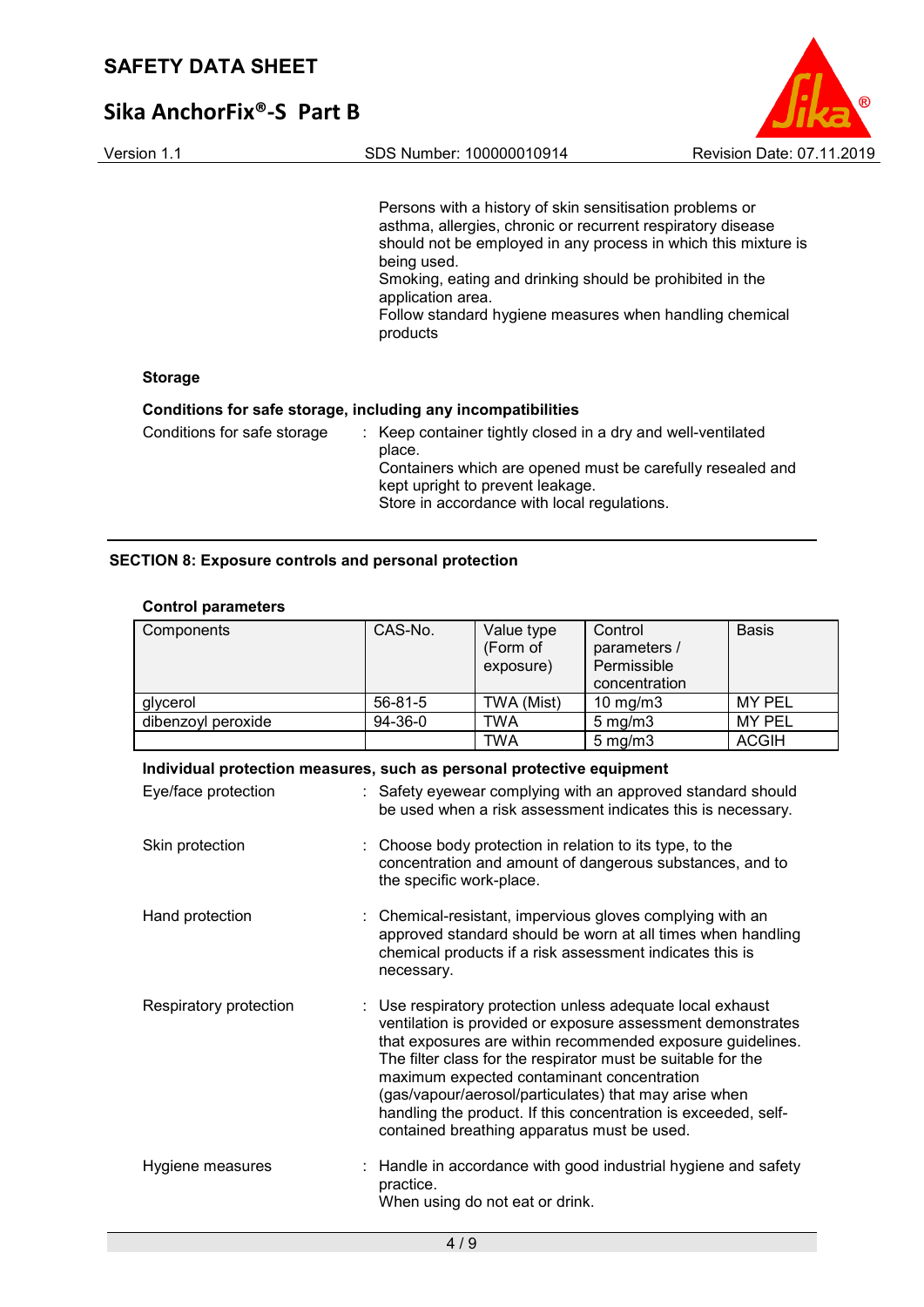# **Sika AnchorFix®-S Part B**



When using do not smoke. Wash hands before breaks and at the end of workday.

## **SECTION 9: Physical and chemical properties**

| Appearance                                 | t  | liquid                                          |
|--------------------------------------------|----|-------------------------------------------------|
| Colour                                     |    | black                                           |
| Odour                                      |    | characteristic                                  |
| <b>Odour Threshold</b>                     |    | No data available                               |
| рH                                         |    | not determined                                  |
| Melting point/range / Freezing<br>point    |    | : No data available                             |
| Boiling point/boiling range                | t. | No data available                               |
| Flash point                                | t. | $> 101 °C$ ( $> 214 °F$ )<br>Method: closed cup |
| Evaporation rate                           |    | No data available                               |
| Flammability                               |    | No data available                               |
| Upper explosion limit                      |    | No data available                               |
| Lower explosion limit                      |    | No data available                               |
| Vapour pressure                            | t, | 0.01 hPa (0.01 mmHg)                            |
| Relative vapour density                    | t  | No data available                               |
| Density                                    |    | 1.5 - 1.6 g/cm3 (20 °C (68 °F) ())              |
|                                            |    |                                                 |
| Solubility(ies)<br>Water solubility        | ÷. | insoluble                                       |
| Partition coefficient: n-<br>octanol/water | t. | No data available                               |
| Auto-ignition temperature                  | ÷. | No data available                               |
| Decomposition temperature                  |    | No data available                               |
| Viscosity<br>Viscosity, dynamic            |    | No data available                               |
| Viscosity, kinematic                       | t  | $>$ 20.5 mm2/s (40 °C)                          |
| <b>Explosive properties</b>                |    | No data available                               |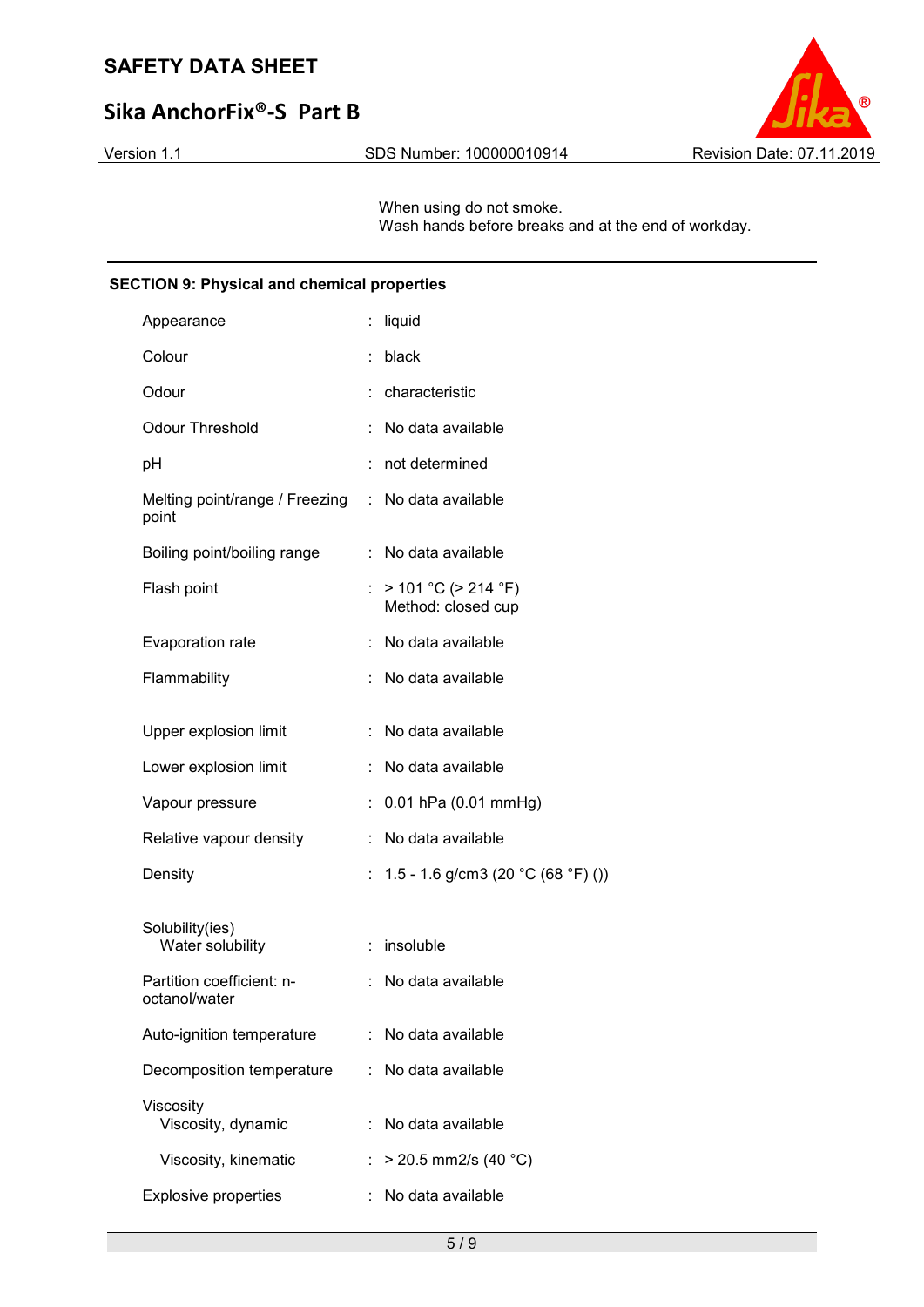# **Sika AnchorFix®-S Part B**



Molecular weight : No data available

#### **SECTION 10: Stability and reactivity**

| Reactivity                                          | : No dangerous reaction known under conditions of normal use. |  |
|-----------------------------------------------------|---------------------------------------------------------------|--|
| Chemical stability                                  | : The product is chemically stable.                           |  |
| Possibility of hazardous<br>reactions               | : Stable under recommended storage conditions.                |  |
| Conditions to avoid                                 | $:$ No data available                                         |  |
| Incompatible materials                              | $\therefore$ No data available                                |  |
| No decomposition if stored and applied as directed. |                                                               |  |

#### **SECTION 11: Toxicological information**

Information on likely routes of : None known. exposure

#### **Acute toxicity**

Not classified based on available information.

| <b>Components:</b> |  |
|--------------------|--|
|                    |  |

| dibenzoyl peroxide:<br>Acute oral toxicity | : LD50 Oral (Rat): > 5,000 mg/kg                                                  |
|--------------------------------------------|-----------------------------------------------------------------------------------|
| Acute inhalation toxicity                  | : $LC50$ (Rat): $> 24.3$ mg/l<br>Exposure time: 4 h<br>Test atmosphere: dust/mist |

#### **Skin corrosion/irritation**

Not classified based on available information.

#### **Serious eye damage/eye irritation**

Causes serious eye irritation.

#### **Respiratory or skin sensitisation**

Skin sensitisation: May cause an allergic skin reaction. Respiratory sensitisation: Not classified based on available information.

## **Germ cell mutagenicity**

Not classified based on available information.

#### **Carcinogenicity**

Not classified based on available information.

#### **Reproductive toxicity**

Not classified based on available information.

### **STOT - single exposure**

Not classified based on available information.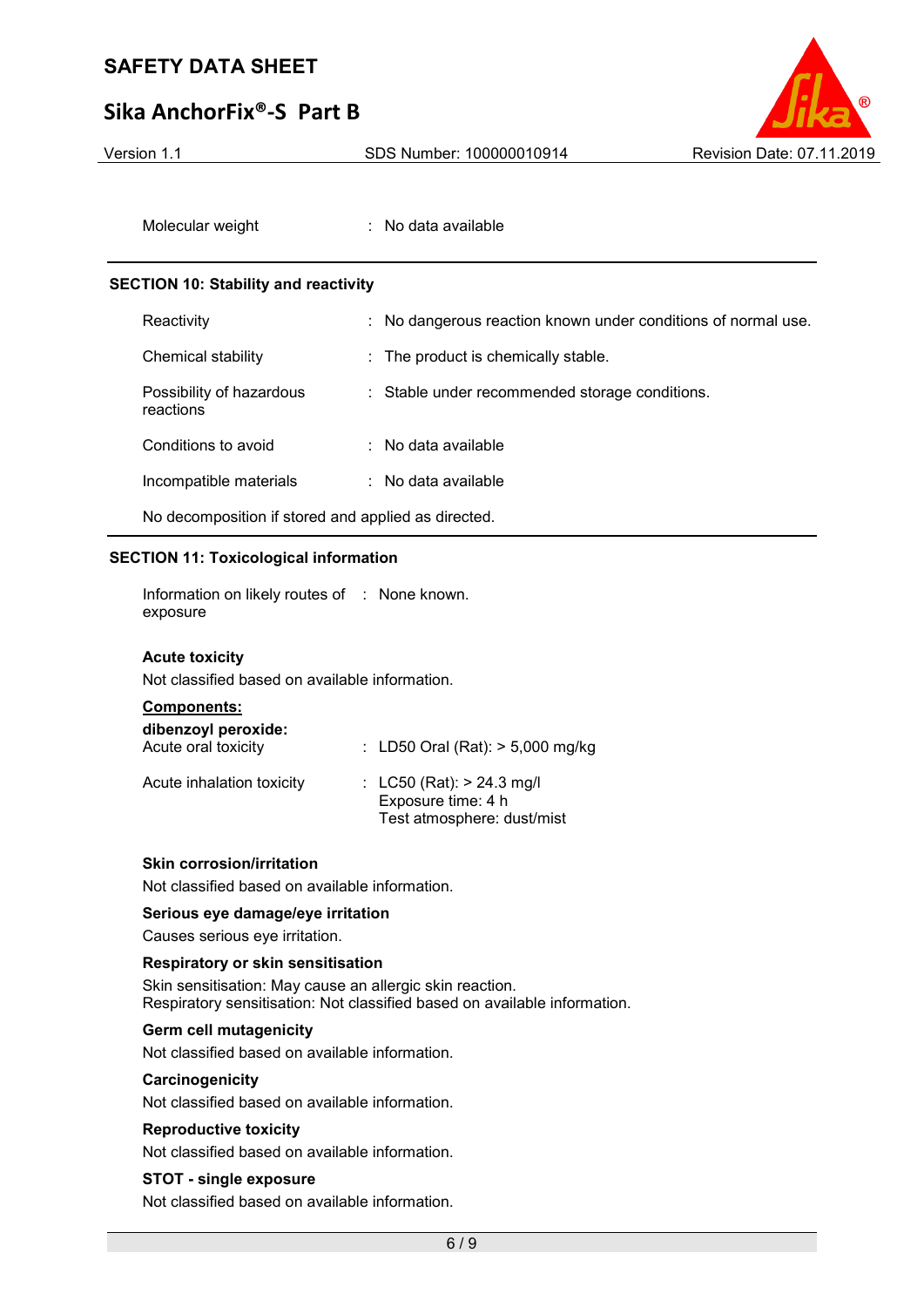# **Sika AnchorFix®-S Part B**



#### **STOT - repeated exposure**

Not classified based on available information.

### **Aspiration toxicity**

Not classified based on available information.

### **SECTION 12: Ecological information**

#### **Ecotoxicity**

| <b>Components:</b><br>dibenzoyl peroxide: |                 |  |
|-------------------------------------------|-----------------|--|
| M-Factor (Acute aquatic<br>toxicity)      | : 10            |  |
| M-Factor (Chronic aguatic<br>toxicity)    | $\therefore$ 10 |  |
| Persistence and degradability             |                 |  |
| No data available                         |                 |  |
| <b>Bioaccumulative potential</b>          |                 |  |
| No data available                         |                 |  |
| <b>Mobility in soil</b>                   |                 |  |
| No data available                         |                 |  |

### **Other adverse effects**

#### **Product:**

| Additional ecological |  | : An environmental hazard cannot be excluded in the event of |
|-----------------------|--|--------------------------------------------------------------|
| information           |  | unprofessional handling or disposal.                         |
|                       |  | Toxic to aquatic life with long lasting effects.             |

### **SECTION 13: Disposal information**

| <b>Disposal methods</b> |                                                                                                                                                                                                                          |
|-------------------------|--------------------------------------------------------------------------------------------------------------------------------------------------------------------------------------------------------------------------|
| Waste from residues     | : The product should not be allowed to enter drains, water<br>courses or the soil.<br>Do not contaminate ponds, waterways or ditches with<br>chemical or used container.<br>Send to a licensed waste management company. |
| Contaminated packaging  | : Empty remaining contents.<br>Dispose of as unused product.<br>Do not re-use empty containers.                                                                                                                          |

### **SECTION 14: Transport information**

### **International Regulations**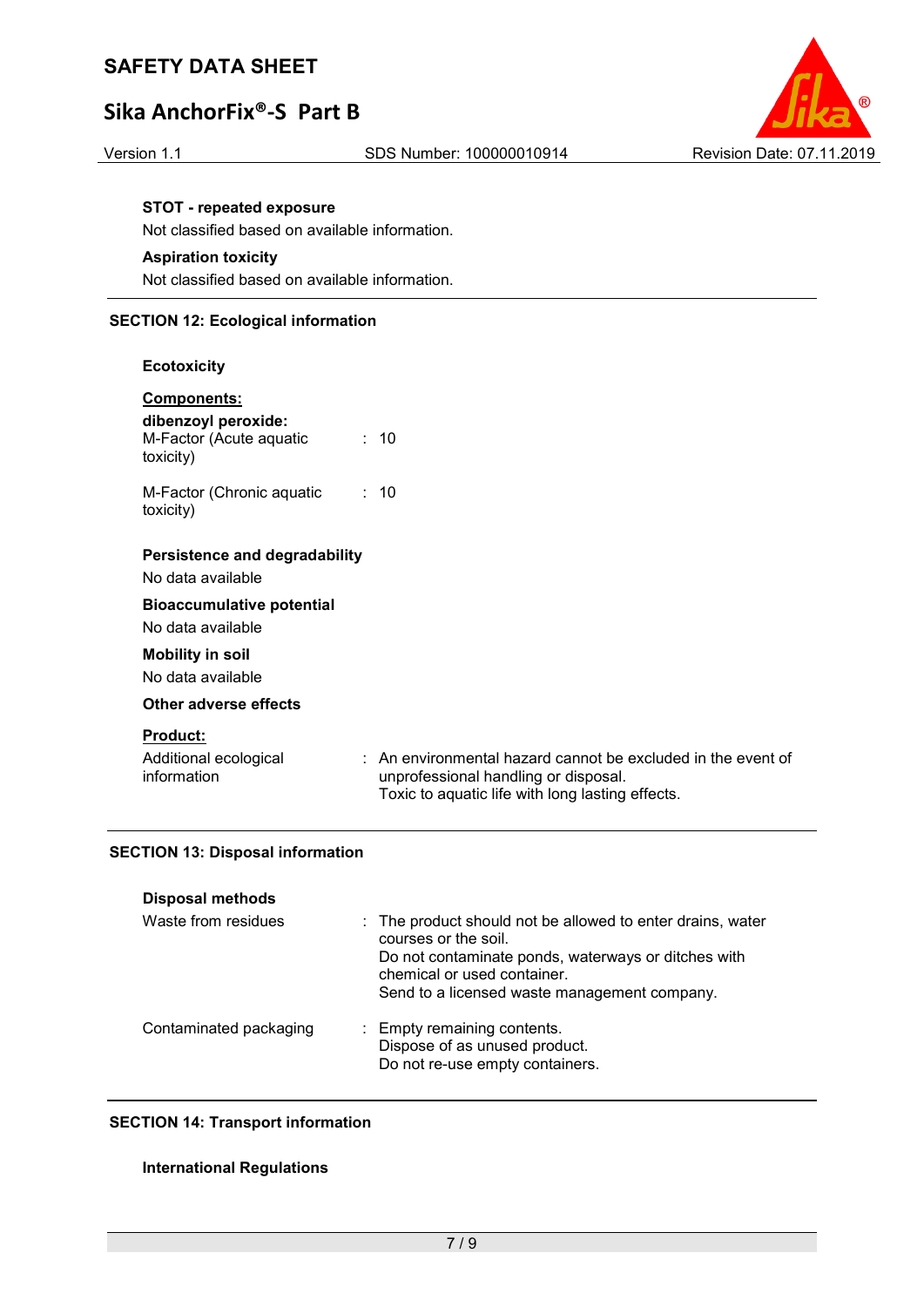

| <b>UNRTDG</b><br>UN number<br>Proper shipping name                                                                                                                                 |   | <b>UN 3082</b><br>: ENVIRONMENTALLY HAZARDOUS SUBSTANCE, LIQUID,<br>N.O.S.                                                                                          |
|------------------------------------------------------------------------------------------------------------------------------------------------------------------------------------|---|---------------------------------------------------------------------------------------------------------------------------------------------------------------------|
| Class<br>Packing group<br>Labels                                                                                                                                                   |   | 9<br>$\mathbf{III}$<br>9                                                                                                                                            |
| <b>IATA-DGR</b><br>UN/ID No.<br>Proper shipping name<br>Class<br>Packing group<br>Labels<br>Packing instruction (cargo<br>aircraft)<br>Packing instruction<br>(passenger aircraft) | ÷ | <b>UN 3082</b><br>Environmentally hazardous substance, liquid, n.o.s.<br>(dibenzoyl peroxide)<br>9<br>$\mathbf{III}$<br>Miscellaneous Dangerous Goods<br>964<br>964 |
| <b>IMDG-Code</b><br>UN number<br>Proper shipping name<br>Class<br>Packing group<br>Labels<br>EmS Code<br>Marine pollutant                                                          |   | $:$ UN 3082<br>ENVIRONMENTALLY HAZARDOUS SUBSTANCE, LIQUID,<br>N.O.S.<br>(dibenzoyl peroxide)<br>9<br>$\mathbf{III}$<br>9<br>F-A, S-F<br>yes                        |

#### **Transport in bulk according to Annex II of MARPOL 73/78 and the IBC Code**

Not applicable for product as supplied.

## **Special precautions for user**

The transport classification(s) provided herein are for informational purposes only, and solely based upon the properties of the unpackaged material as it is described within this Safety Data Sheet. Transportation classifications may vary by mode of transportation, package sizes, and variations in regional or country regulations.

#### **SECTION 15: Regulatory information**

#### **Safety, health, and environmental regulations specific for the hazardous chemical**

Occupational Safety and Health (Classification, Labelling and Safety Data Sheet of Hazardous Chemicals) Regulations 2013.

Occupational Safety and Health (Use and Standards of Exposure of Chemicals Hazardous to Health) Regulations 2000.

International Chemical Weapons Convention (CWC) Schedules of Toxic Chemicals and Precursors

: Not applicable

### **SECTION 16: Other information**

Date format : dd.mm.yyyy